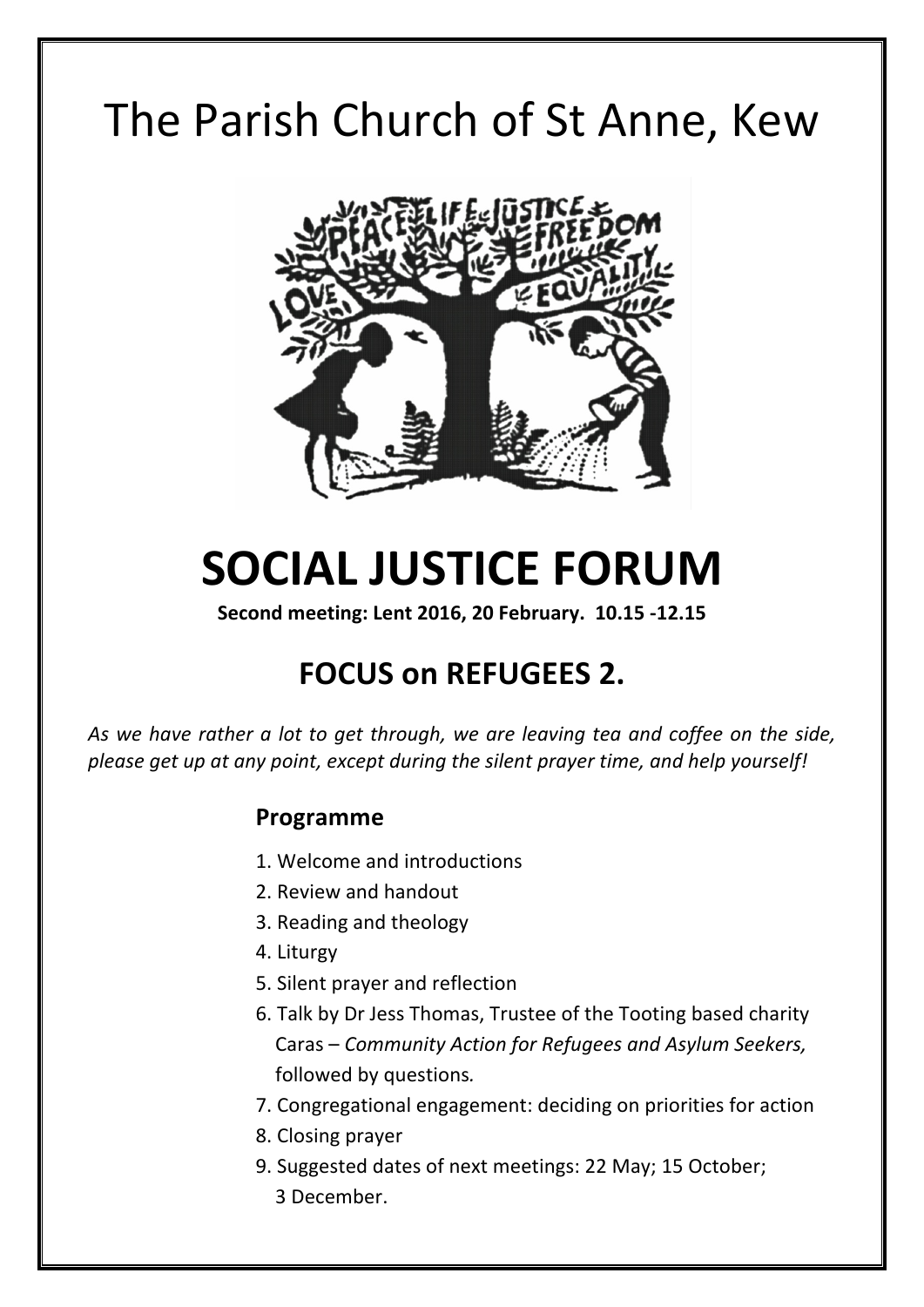# **LOCAL UPDATE since meeting on 5 December 2015**

1. The Christmas Crib service collection of just over £2000 was given to **Christian** Aid's Refugee Appeal and will be matched by the Government.

2. St Anne's had two collections during Advent to support an initiative by a parent at the Queen's School for the **Samara's Aid Appeal, www.samarasaidappeal.org/** Holy Trinity Church was the collection point for 96 boxes and 29 bags of winter clothes for the Samara Aid Appeal.

3. The Queen's School had a food collection on February  $5<sup>th</sup>$  of foodstuffs to go directly to Syria through a newly formed charity UK Action for Refugees.

4. **Churches Together in Kew** (St Anne's representatives, Annabel Clark & Gabrielle O'Neill): Valerie Booth, chair, has participated in a number of meetings as part of Refugees Welcome in Richmond (RWinR). Caroline Sherrard is chairing the group and the next meeting will be on Monday 29th February at 9.30am at the Eel Pie in **Church Street, Twickenham.** 

5. Churches Together in Kew Lent course, **All is Gift**, is a helpful prayer and reflective resource and has been used in our signposting information.

6. Judith Evans introduced Claudine to Dr Jess Thomas, who is speaking to us today, at the Tooting based charity **Caras** (Community Action for Refugees and Asylum Seekers). 

7. Sally Cannon has been investigating the whole question of helping refugees establish career paths in this country. (see paper further on).

# **NATIONAL/INTERNATIONAL UPDATE**

1. The war in Syria began five years ago in March 2011

2. The UK, Germany, Kuwait, Norway and the United Nations co-hosted a conference in London on 4 February and committed \$5.8 billion for 2016 and a further \$5.4 billion for 2017-20. (NHS budget in 2015/16: £116.4 billion)

3. **Until 29 February 2016**, the Government will match, pound for pound, all money donated to UNICEF.

4. **Syrian refugees, key facts:** *Department for International Development, 25/1/16:*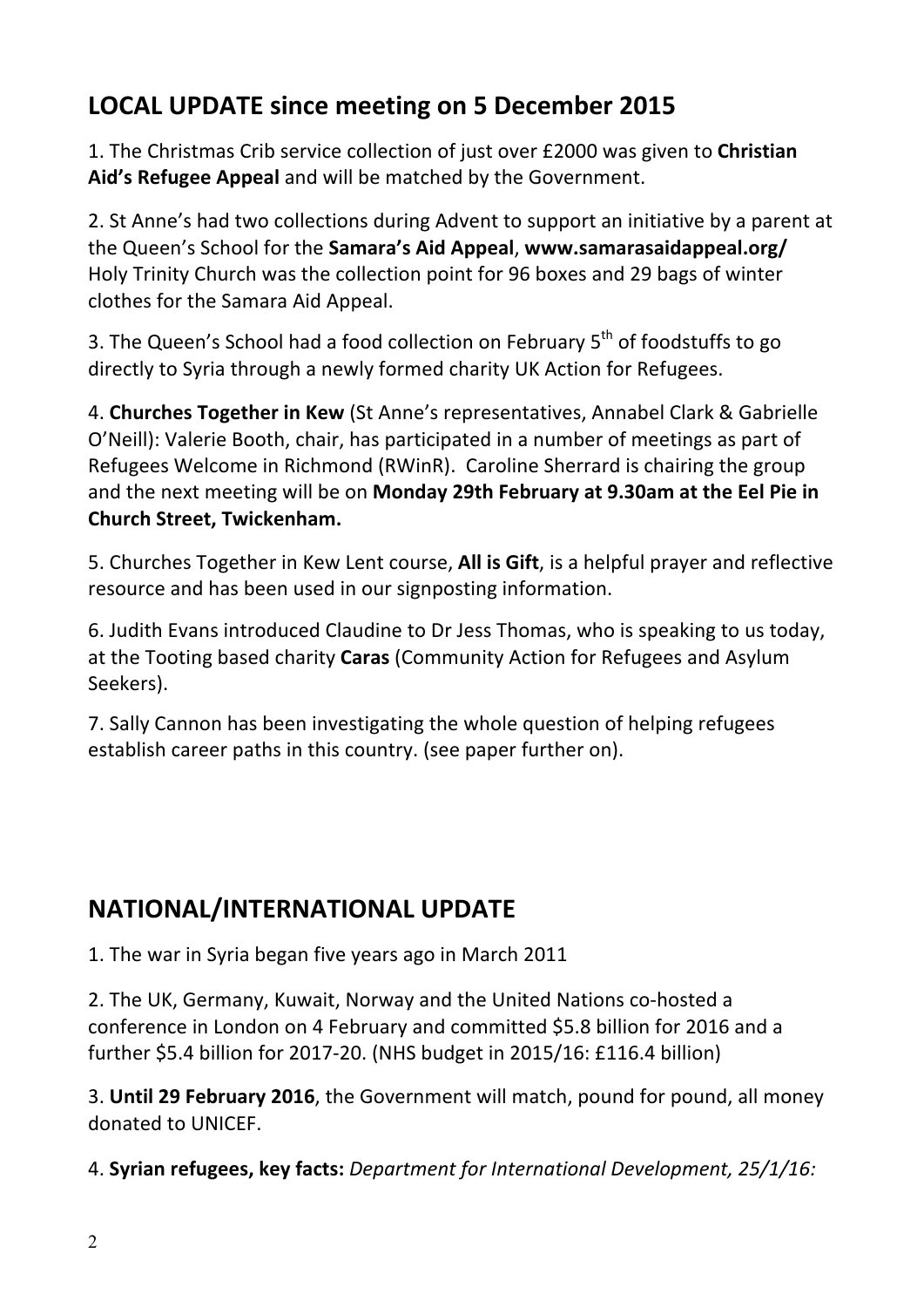| Number of people in need of humanitarian  | 13.5 million |
|-------------------------------------------|--------------|
| assistance in Syria                       |              |
| Of whom, internally displaced             | 6.5 million  |
| Number of Syrian refugees in neighbouring | 4.59 million |
| countries                                 |              |
| Number of children in need                | 8.1 million  |
| Of whom, refugees                         | 2.1 million  |
| Deaths as a result of the conflict        | 250,000      |

5. Number of refugees and asylum seekers **originating** from six countries: mid 2015 *(for notes, please refer to first handout) Source, UNHCR***:** *downloaded 31.1.16*

| Originating | Number of   | Number of asylum seekers, |
|-------------|-------------|---------------------------|
| from:       | refugees,   |                           |
| Syria       | 4.2 million | 90,751                    |
| Afghanistan | 2.6 million | 106,972                   |
| Sudan       | 641,000     | 40,109                    |
| Eritrea     | 384,000     | 60,157                    |
| Iraq        | 378,000     | 141,913                   |

**6. Number of refugees and Internally Displaced People residing in different countries, mid 2015** *Source: UNHCR, downloaded 31.1.16*

| Residing  | Number             | Number of        | Total population of |
|-----------|--------------------|------------------|---------------------|
| in:       | of                 | Internally       | concern to UNHCR    |
|           | refugees           | <b>Displaced</b> |                     |
|           |                    | People.          |                     |
| Syria     | 149,000            | 7.6 million      | 7.9 million         |
| Iraq      | 288,000            | 3.96 million     | 4.3 million         |
| Sudan     | 356,000            | 2.3 million      | 2.8 million         |
| Pakistan  | 1.5                | 1.6 million      | 2.2 million         |
|           | million            |                  |                     |
| Turkey    | 1.8                |                  | 1.98 million        |
|           | million            |                  |                     |
| Lebanon   | 1.2                |                  | 1.2 million         |
|           | million            |                  |                     |
| <b>UK</b> | $117,000 + 38,000$ |                  | 155,000             |
|           | asylum seekers     |                  |                     |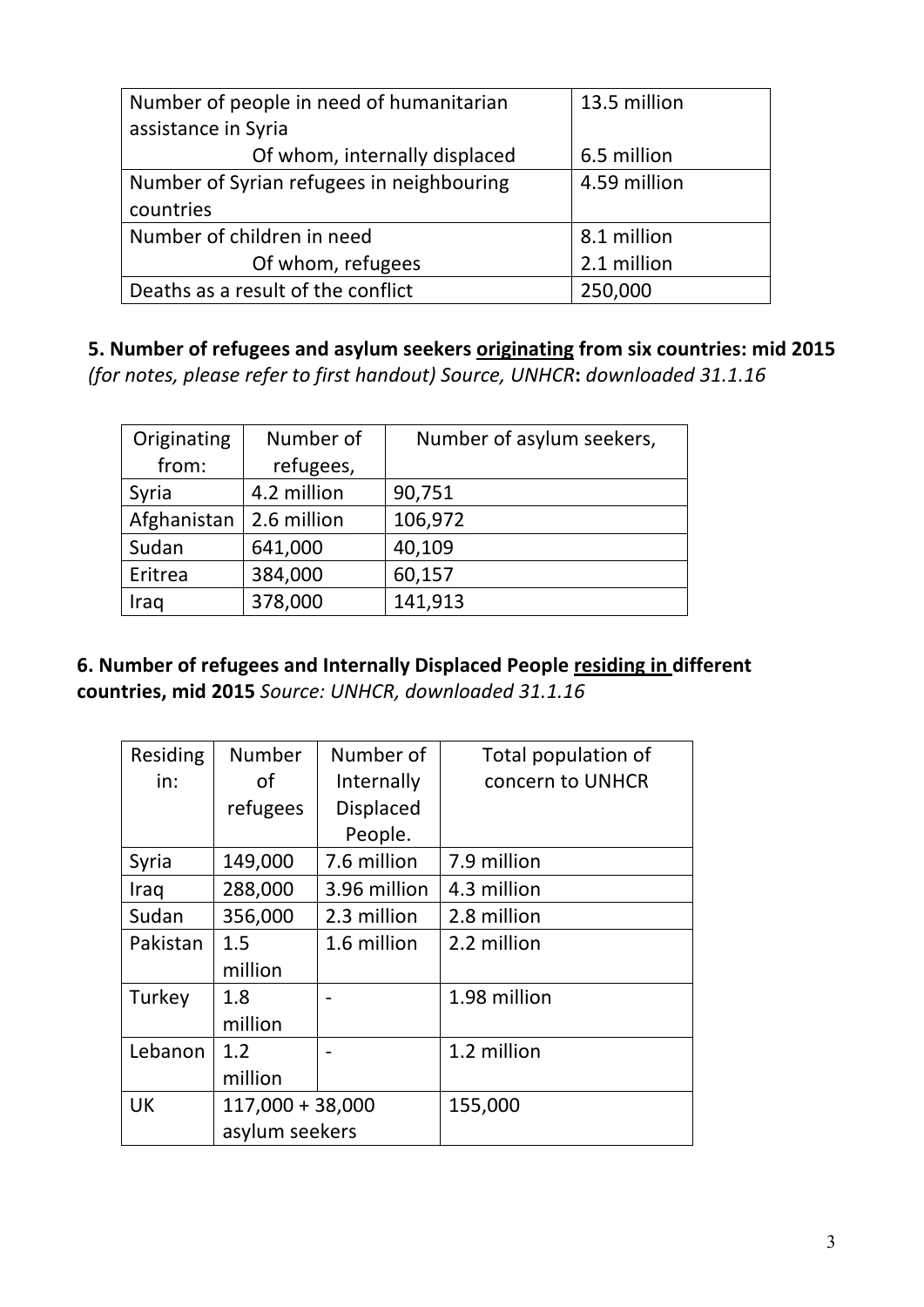**7.** Overall, the number of persons seeking asylum in the EU-28 (i.e. European Union) in the first quarter of 2015 reached 184,800. This was 85,400 more than in the same quarter of 2014. The main nationalities of asylum seekers in this quarter were Kosovans, Syrians, Afghans and Iraqis. 'The highest number of first time asylum applicants in the first quarter of 2015 was registered in Germany (73,100 applicants, or 40% of total applicants in the EU), Hungary  $(32,800, 0r 18%)$ , Italy  $(15,300, 0r 8%)$ , France (14,800, or 8%) and Sweden (11,400, or 6%). These five member states account for 80% of all applicants in the EU-28'. Churches Commisssion for Migrants *in* Europe(CCME) report, page 18

**8.** Of the approximately 42.9 million persons of concern to the United Nations High Commissioner for Refugees (UNHCR) in 2013, only 4.21 million were to be found in Europe, one of the richest regions in the world. *CCME report page 19* 

# **READING AND THEOLOGY**

"Love the sojourner...for you were sojourners..." Deuteronomy 10:19

What have we learned from the current refugee crisis, and indeed the other refugee crises that are to be found in the pages of history? What have we learned from the sojourner? We need to learn what to call them: are they migrants, or refugees? A sojourner in the Bible can be a guest, or a pilgrim. The sojourner can stay for a short or a long time. A sojourner in the Bible might flee from famine, or persecution, or be a victim of war, or economic injustice. A sojourner might be escaping grief, or have been carried off into captivity. What we learn from the sojourner is one size will not fit all. Deuteronomy challenges us to love the sojourners, for we too were once in their place. In our transient time we have all been on the move, and will continue to be in transit. We too need shelter, comfort, nourishment and love. Today's headline sojourners are, in fact, brothers and sisters in the human family. God calls us to love sojourners because in each one God's image is found. To love the sojourner is to love God and to love ourselves. Church of Scotland worship resources in response to the *refugee crisis.* 

# **LITURGY**

*(taken from: Church of Scotland, worship resources in response to the refugee crisis* and from the Corrymeela Community worship book)

Leader: Long ago God spoke through the prophet Amos saying, Let justice roll down like waters, and righteousness like an ever flowing stream. Next: Today we also hear God calling for justice in the cries of those who are suffering because of war and conflict and poverty in our world. All: Lord, open our ears to hear your call and open our hearts to respond. Next: For those caught in conflict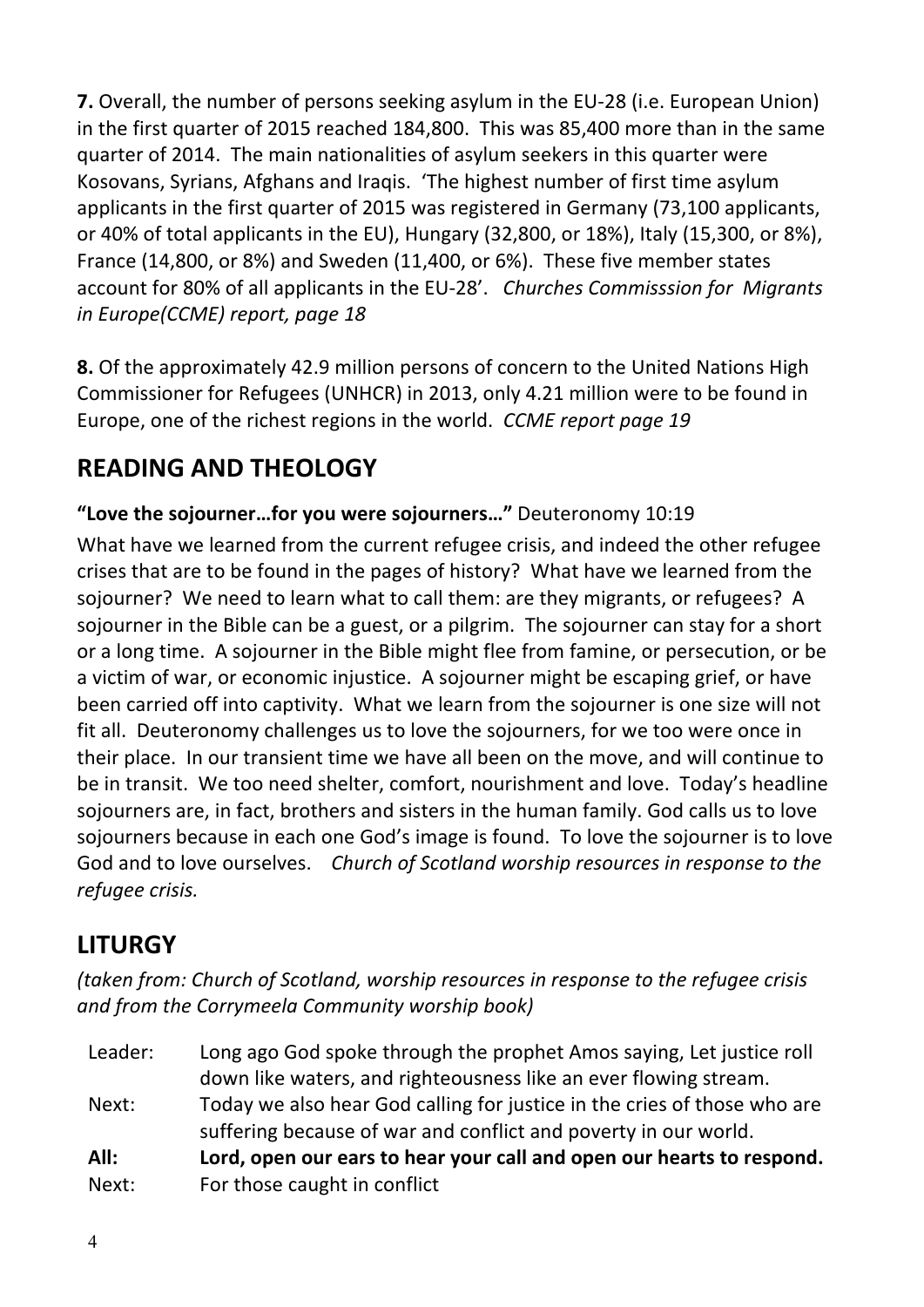| Next: | whose lives hang in the balance                                       |  |
|-------|-----------------------------------------------------------------------|--|
| All:  | We cry out, Lord have mercy                                           |  |
| Next: | For those who cannot escape                                           |  |
| Next: | trapped by war raging around them                                     |  |
| Next: | paralysed by fear                                                     |  |
| Next: | or faced with an impassable ocean                                     |  |
| All:  | We cry out, Lord have mercy                                           |  |
| Next: | For those who flee                                                    |  |
| Next: | leaving behind all that they have known                               |  |
| Next: | venturing into new and strange places                                 |  |
| All:  | We cry out Lord have mercy                                            |  |
| Next: | For those who are here                                                |  |
| Next: | at the end of a perilous journey                                      |  |
| Next: | now faced with a new uncertain path                                   |  |
| All:  | We cry out Lord have mercy                                            |  |
| Next: | Merciful God, help us to act with compassion,                         |  |
| Next: | to welcome the stranger with love,                                    |  |
| Next: | to put the needs of our neighbours before our own.                    |  |
| Next: | Inspire us to pray,                                                   |  |
| Next: | to act                                                                |  |
| Next: | and to be the people of hope that you call us to be.                  |  |
| All:  | Hear us as we cry out.                                                |  |
| Next: | You are the God who makes all things new,                             |  |
| Next: | you are the God of hope                                               |  |
| Next: | who calls us to have courage and faith and hope.                      |  |
| All:  | Lord, open our ears to hear your call and open our hearts to respond. |  |
|       | For the sake of Jesus Christ our Lord. Amen.                          |  |

# **SILENT PRAYER AND REFLECTION**

# **Prayers**

Loving God, our Creator, we pray for our fellow human beings. Help us to be grateful for all that is good in our lives, and to see reason for the bad. Make us more aware of those who are disadvantaged, those who are neglected, those who are rejected. Help us, not just to condemn the injustices of our society and our world, but to work to redeem them, in whatever way You will for us. We make this prayer in the name of our Redeemer, Jesus Christ our Lord. Amen. *Cardinal Hume Centre, Westminster.* 

Loving and generous God, You have made us in your image and given us everything we are, and everything we need to fulfil your purpose in giving us life. Open our eyes to the gifts you have poured upon us so that we may have grateful hearts.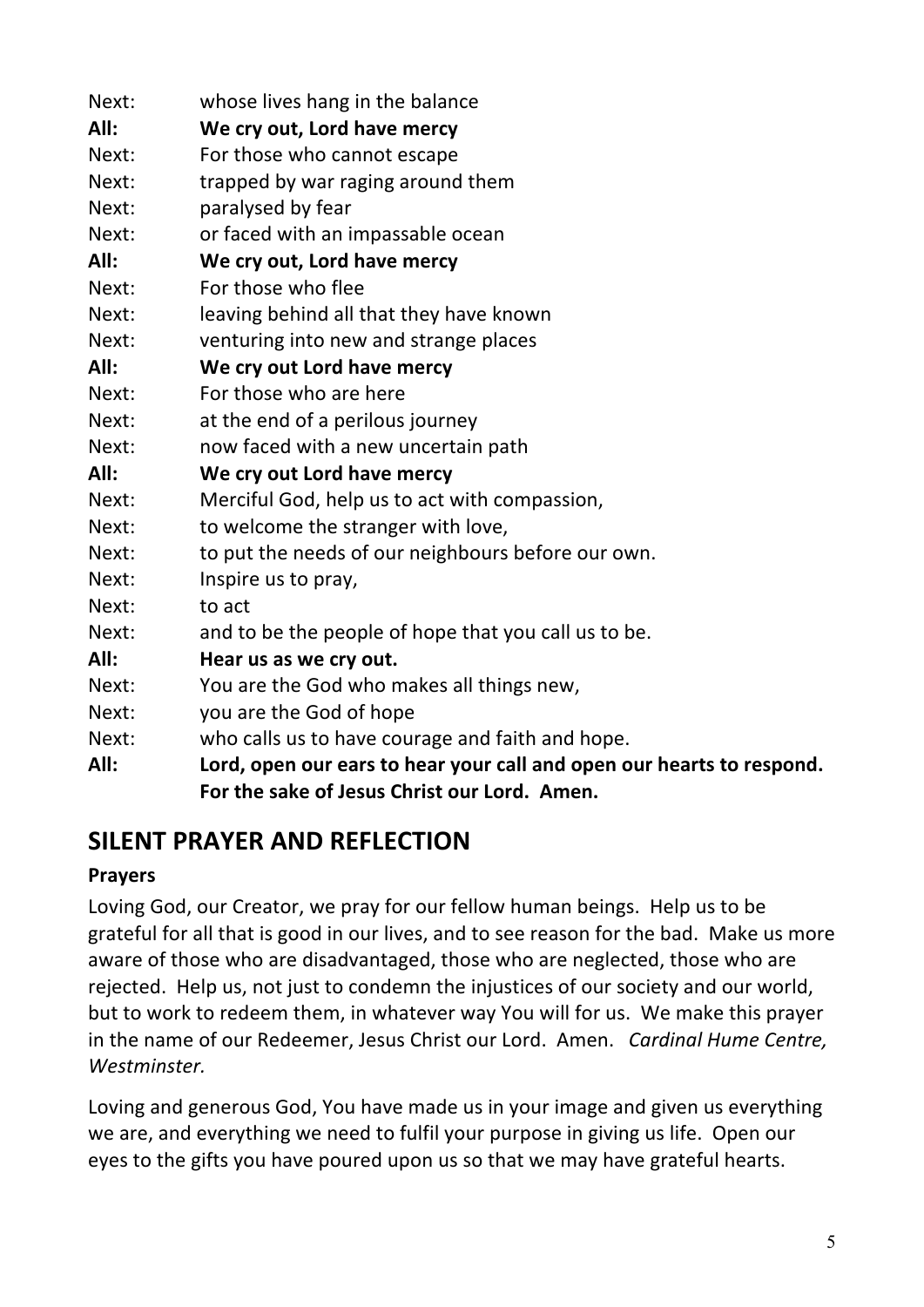Help us to thank you by using your gifts in service to others and spreading your kingdom of love. Amen. *From: All is Gift, Churches Together in Kew Lent book, 2016.* 

'O Lord, open my eyes that I may see the need of others, open my ears that I may hear their cries, open my heart so that they need not be without succour. Let me not be afraid to defend the weak because of the anger of the strong, nor afraid to defend the poor because of the anger of the rich. Show me where love and hope and faith are needed, and use me to bring them to these places. Open my eyes and ears that I may this coming day do some work of peace for thee'. Amen. Alan Paton

## **Reflections:**

The economic plight of many countries remains dire following the global financial crisis, and the increasing ecological crisis, driven by climate change, is being felt by agrarian and rural communities that have always existed at the margins of self-sustainability and viability. For as long as these factors persist, European countries should continue to expect the movement of people seeking the relative security of European destination countries. For such people, the attendant risks of migration and seeking refuge are far outweighed by the risks of remaining. These can include unemployment, violent death, starvation, sexual violence, slavery, or one of many other undeserved consequences of conflict, drought, disease, famine, or disaster. *Churches Commisssion for Migrants in Europe(CCME) report, page 18* 

The individual man, woman and child has eternal and everlasting value. Every single human being matters. He or she matters because God created that person, loves that person and wants that person to be with him eternally in the closest living fellowship. *Through the year with Michael Ramsey, January 21*<sup>*st*</sup>

Beloved, if God so loved us, we also ought to love one another. 1 John 4 11

But how is this impotence transformed? As one gropes for an answer, it seems to me that part of the answer lies in prayer. That sounds very conventional and trite. Nevertheless, I do believe that God gives sight to those who would see; that he cures the extraordinary blindness from which we all suffer in different aspects of our lives and personalities; that he grants the great gift of imagination if we will dare but ask him for it. And imagination is power. The helplessness and impotence, which we so often feel, arises because we do not know what to do, we cannot think of appropriate action. Yet if we can at least begin by praying regularly that God will show us, puny as we are, what we can do for the healing of our land, I am convinced that little by little over the years, he will show us. Francis Wilson, Professor of *Economics, Cape Town University, writing in February 1975 during a 24 hour prayer* vigil for a large number of black student leaders who had been arrested by South African security police at the end of 1974 and detained without trial. Some were *held for long periods in solitary confinement. All were finally released without being*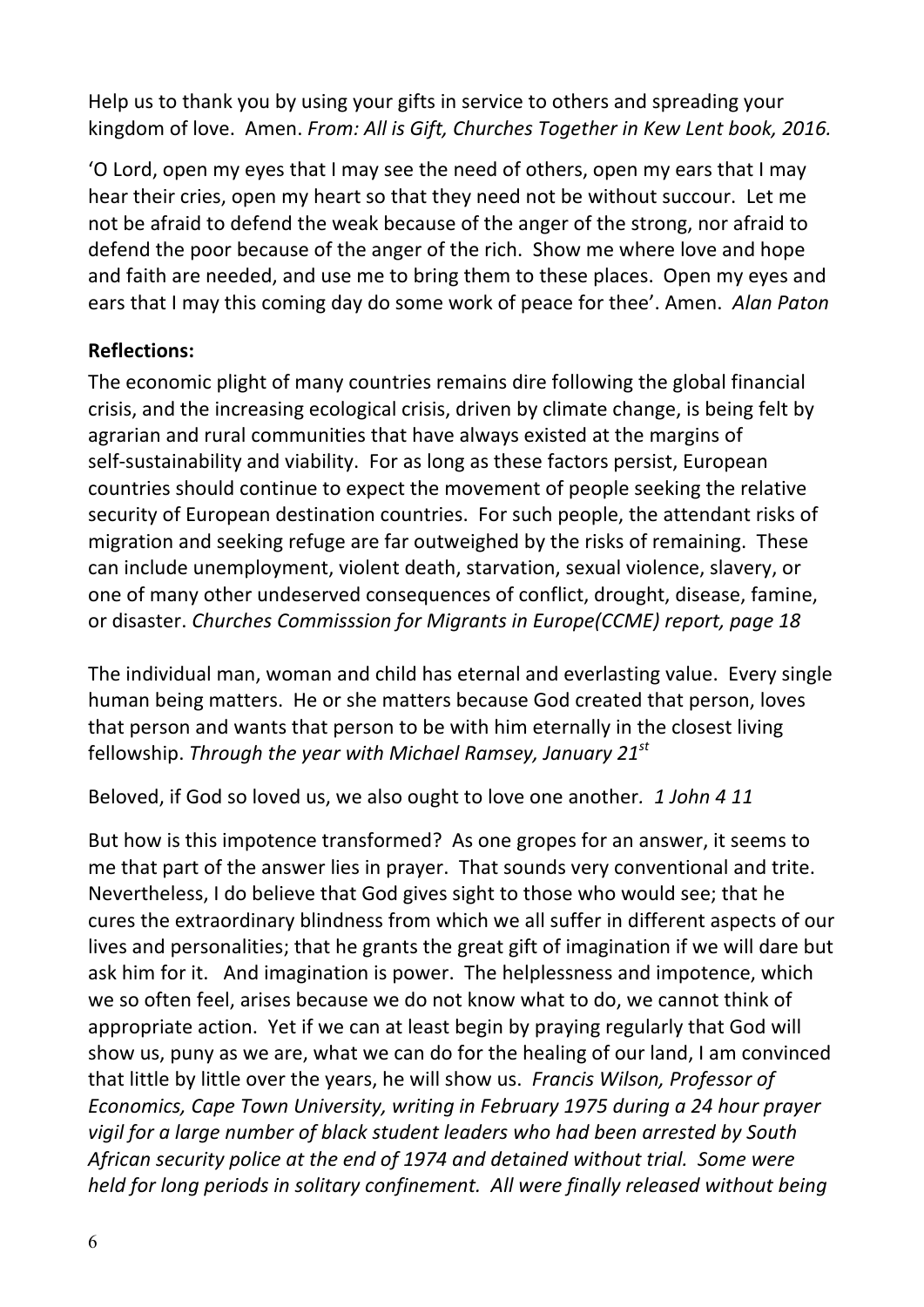*charged for any crime. In: John de Gruchy (1985) Cry Justice: prayers, meditations and readings from South Africa* 

Now there are a variety of gifts, but the same Spirit, and there are varieties of services but the same Lord; and there are varieties of activities but it is the same God who activates all of them in everyone. To each is given the manifestation of the Spirit for the common good. *I Corinthians 12 4-7* 

# **CONGREGATIONAL ENGAGEMENT: DECIDING ON PRIORITIES FOR ACTION**

Here are some ideas for congregational engagement with God's call to us about the plight of refugees. Please discuss them together and then vote on the flip chart, as a threesome, for your top three actions, using **three** red spots for your first choice, *two* red spots for your second choice and **one** red spot for your third choice. If you have another idea that is not here, please write it on one of the post-its and place it under the heading NEW IDEAS.

## **I. Suggestions for deepening our faith**

- 1. We use one Sunday this year for a special service to connect our faith to the plight of refugees and to reflect on God's call to us at this time.
- 2. We hold a prayer vigil during Refugee Week (20 -26 June with World Refugee Day on Monday 20 June) in conjunction with Churches Together in Kew.
- 3. We develop a prayer card which is put in our pews and which we can take for use at home.

## **II. Suggestions for raising our awareness**

- 4. We hold a café evening with one or more speakers on the topic of refugees
- 5. We invite the Chickpea Sisters from Tooting to provide lunch with us (approx. cost £10 a head) and tell us about their experience as refugees
- 6. We organise a celebration event during Refugee Week. St James' Piccadilly, for example, held an evening of music, readings, and testimony on the themes of exile and homecoming on February  $2^{nd}$ .
- 7. We have a congregational briefing after our main services on the local initiative, Refugees Welcome in Richmond and the Churches Together in Kew contribution to this.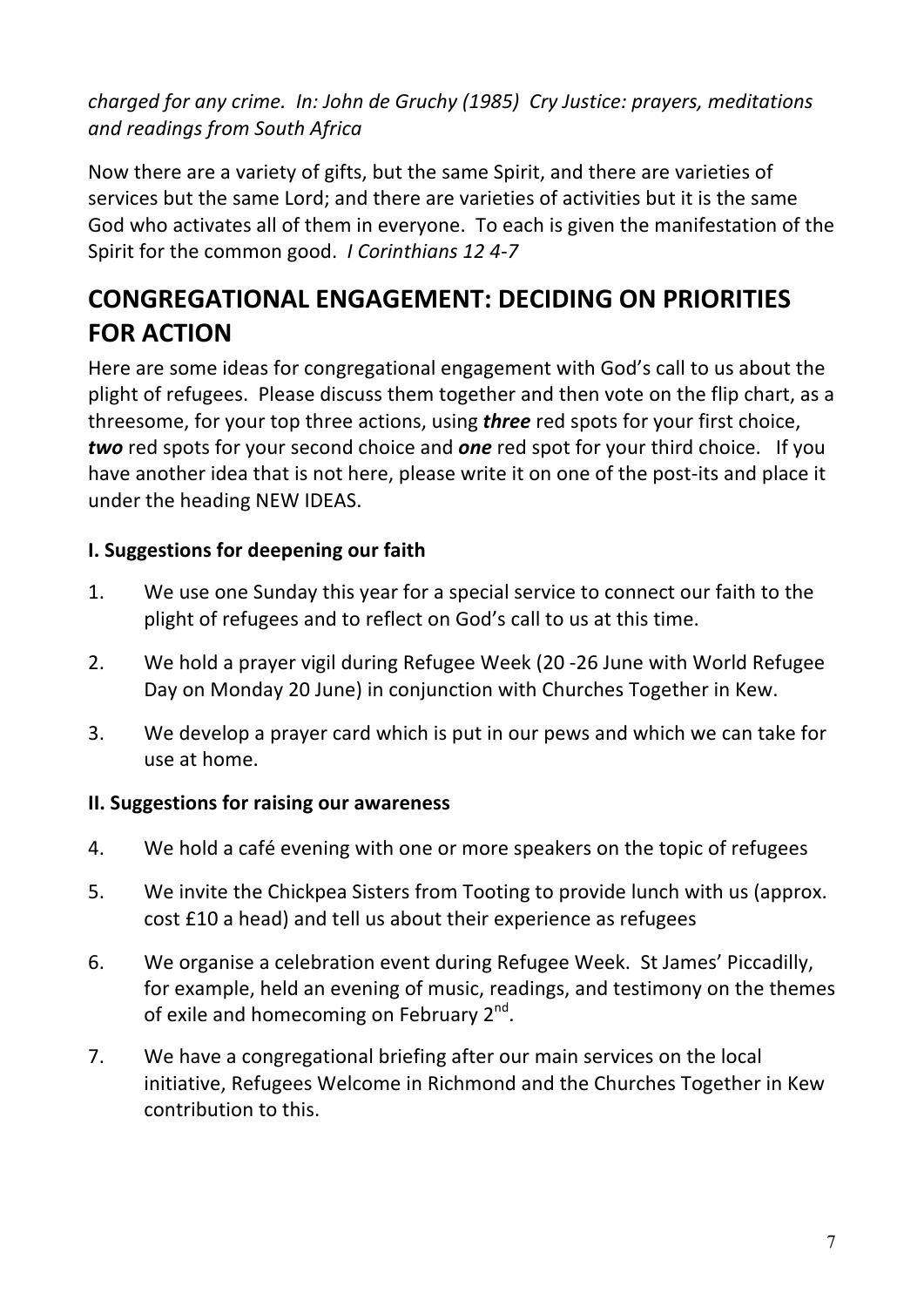#### **III. Suggestions for giving**

- 8. We have a special collection after the main services on Sunday June  $26<sup>th</sup>$ (Sunday in Refugee Week)
- 9. We hold a fund-raising event during 2016 to raise funds for the Tooting based charity Caras (Community Action for Refugees and Asylum Seekers).
- 10. We have a one-off book collection to support the book sales at the Southwark Day Centre for Asylum Seekers.
- 11. We have a one-off garden tool collection for Refugee Action Kingston
- 12. We have a one-off fabric collection for Refugee Action Kingston

#### **IV.** Other suggestions

- 13. We develop a statement of commitment on the lines of the one by St Martin in the Fields - see below
- 14. We form a letter -writing group who are prepared to stand up for refugees in letters to our local councillors, to our MP, Zac Goldsmith, to one or more of our eight London MEPs and to the local and national press.
- 15. We pursue Sally's idea  $-$  see below.

# **PAPER FROM SALLY CANNON**

Most members of our congregation enjoy secure employment. Many will have professional or high level trade qualifications and for them a broadly predictable and secure future lies ahead. The same was true of many of the refugees who are currently fleeing war in the hope of findings a safer future in another country.

Most refugees want desperately to use their skills, knowledge and experience to rebuild their lives and contribute to our community as soon as possible. What do they need to do in order to achieve that  $\alpha$ im? Britain needs teachers  $-$  not least in science and maths. However, for many good reasons, there are huge barriers facing a qualified and experienced teacher from overseas. The task of understanding what an overseas trained teacher needs to do proved to be extremely complicated and time consuming  $-$  even for someone who has worked in the British education system for years. Briefly, every individual must:

- Demonstrate that he/she has a good knowledge of English
- Understand the basic education system here
- Check if their professional qualification is recognised (many will not have been able to bring original documentation)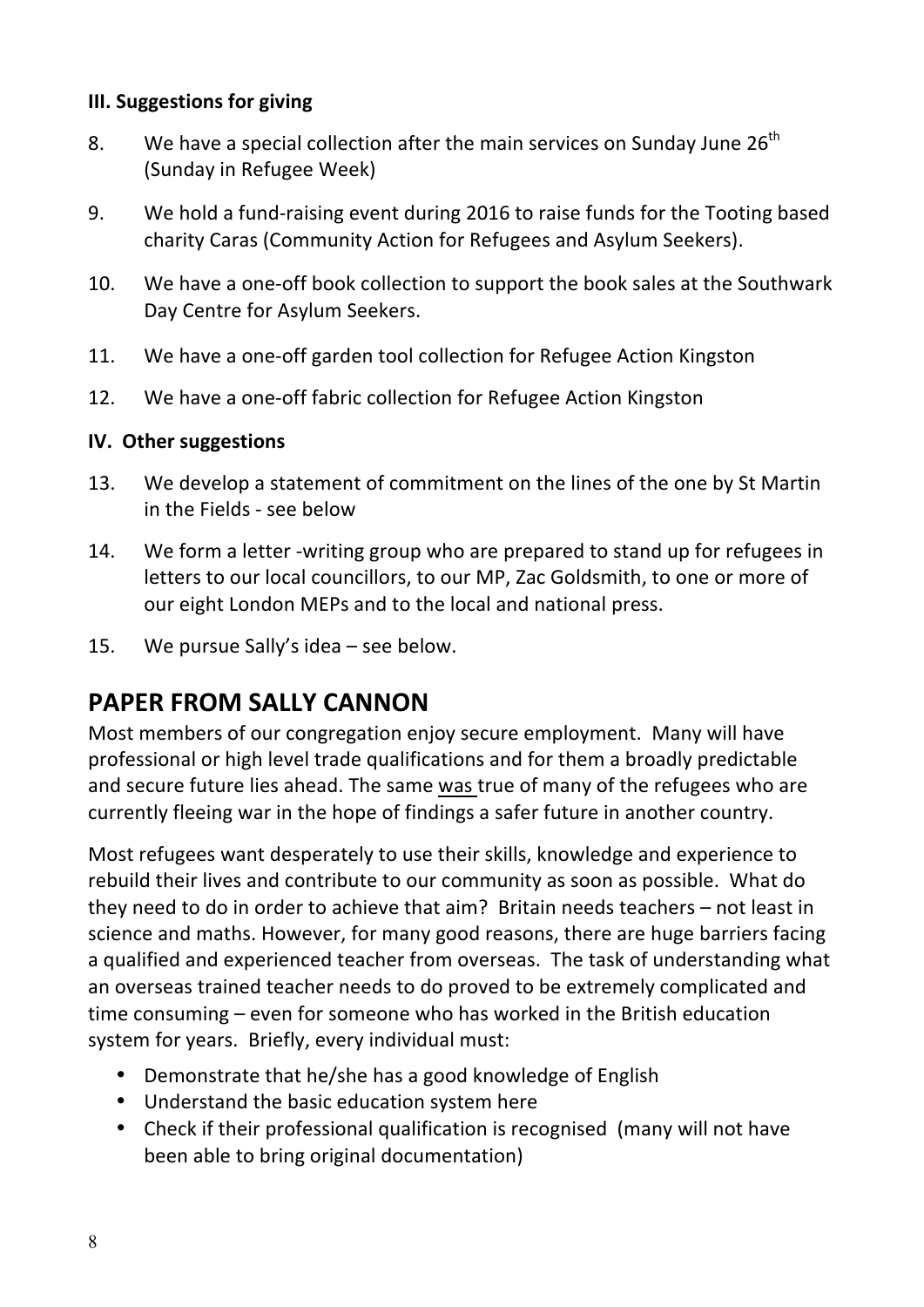- Find out what further training they might need to gain Qualified Teacher **Status**
- Apply for and complete relevant additional training.

There are organisations that help (at least in London: it was hard to find any country-wide support). However you have to know what you are looking for in order to discover this help  $-$  hard for someone just arrived and struggling to settle a family into a new environment!

# *Just having a fellow professional who knows their way around the system and could point you in the right direction of more sustained help could make all the difference.*

# **Questions we could consider:**

- 1. Would entering your profession or trade be similarly complex and daunting?
- 2. Does our congregation have people who could/would give a little of their time to help?
- 3. Is this aspect of supporting newly arrived refugees of interest to the Social Justice Forum?

# **STATEMENT FROM ST MARTIN IN THE FIELDS, 7.9.15.**

We recognise and affirm the actions many congregations and communities are taking to befriend and support migrants. Our own ministry with asylum-seekers has been a source of growth and discovery and a blessing to our whole community. We celebrate the warmth and welcome that migrants have received in several parts of Europe.

We wish to challenge some of the widely-stated assumptions surrounding the migrant crisis.

We challenge the notion that efforts must be entirely focused on addressing conflict in the countries of origin. Intervention in Afghanistan, Iraq and Libya didn't work; non-intervention in Syria didn't work either. There is no simple off-shore solution.

We challenge the conviction that Britain is 'full' and there is neither space nor employment for newcomers. Our own community of staff and volunteers is immeasurably enriched by people from all over the world who have made our city their home – some junior, others who have risen to senior roles; their skills and enthusiasm are a blessing to us all.

We challenge the way immigration is discussed as a question of duty  $-$  of whether Britain is obliged to take in people who are fleeing persecution elsewhere, how one can verify that the claim is genuine, whether one has to limit the number even of the persecuted, and whether anyone migrating largely for economic benefit has any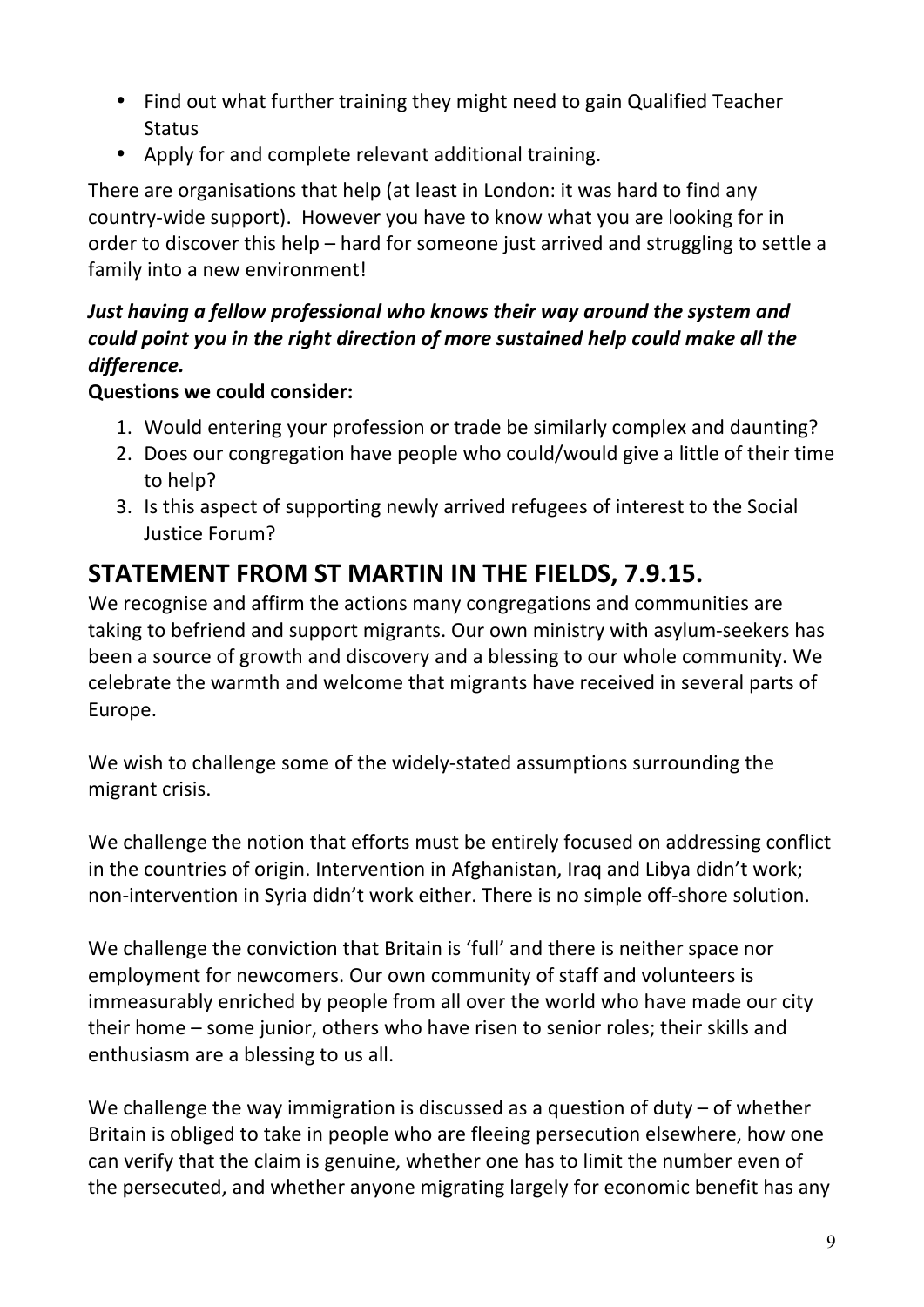right to be here. We maintain that migrants have always, and will always, be a source of initiative and energy, inspiration and renewal. The British population is almost entirely made up of people whose ancestors were migrants for a host of reasons: the nation's dynamism lies in the confluence of diverse cultures.

We appreciate the drawbacks of making migration easier and the risks of thereby exacerbating the circumstances that bring it about. But we are a nation that loves to back the underdog; we are a people whose finest hour has been in standing up in the face of oppression; and we long for our country to show its true colours today.

# **ORGANISATIONS UPDATE, these sites are all helpful in informing us.**

**CARAS (Community Action for Refugees and Asylum Seekers) http://caras.org.uk/** This is the charity about which Dr Jess Thomas is talking today.

## **CHRISTIAN AID www.christianaid.org.uk**

## **CHURCHES COMMISSION FOR MIGRANTS IN EUROPE www.ccme.be**

An ecumenical organisation that serves the churches in their commitment to promote the vision of an inclusive community through advocating for an adequate policy for migrants, refugees and minority groups at European and national level. There is a valuable report (January 2016) on contemporary patterns of migration in Europe and the Churches' response

# **CHURCHES TOGETHER IN BRITAIN https://ctbi.org.uk/how-the-churches-areresponding-to-the-refugee-crisis/**

## **DIOCESE of LONDON http://www.capitalmass.org.uk/refugee-response**

**GOVERNMENT https://www.gov.uk/government/news/syria-refugees-what-you**can-do-to-help--2 updated 16 November 2015. **https://www.gov.uk/government/uploads/system/uploads/attachment\_data/file /495141/DFID Syria Crisis Response Summary 2016.01.25 .pdf** 25 January 2016. This gives details of the response by the Department for lnternational Development **https://www.supportingsyria2016.com** All about the Syria conference on 4 February.

**LEARN ENGLISH AT HOME (LEAH) www.leah.org.uk** 'Learn English at Home is a local and independent registered charity, supporting residents of Kingston and Richmond from ethnic minority backgrounds, who have English as a second language. We help and support our clients to attain the level of English needed to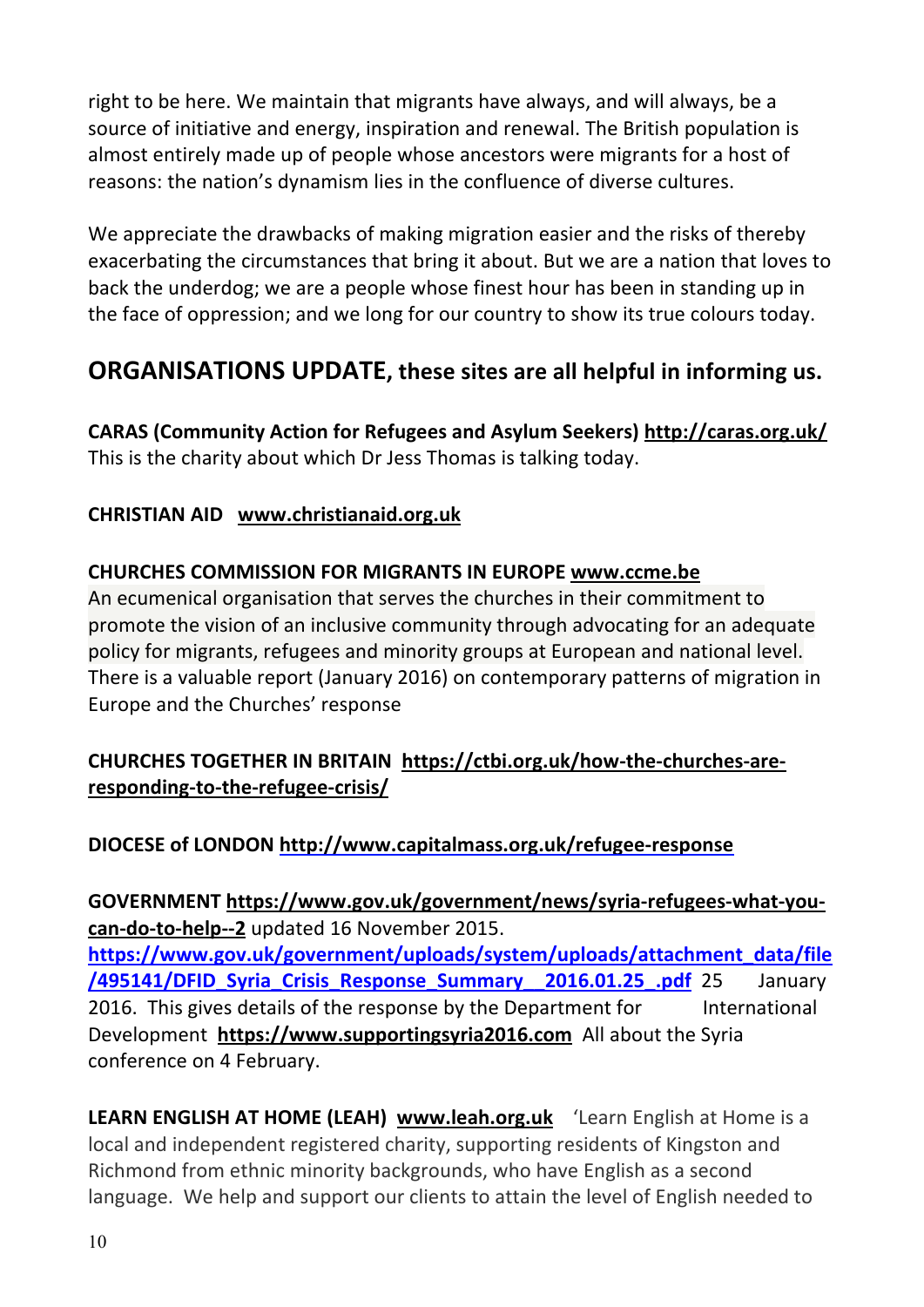communicate their everyday needs and empower them to become more confident and independent. Our services are delivered across Kingston and Richmond and we offer the following: Home Tuition; Community Classes; English for Health; Trips & Social Activities; Signposting. 'We work collaboratively with a wide range of other local agencies to take referrals, signpost to other services, and identify opportunities for progression. The majority of our work is delivered by our dedicated volunteers who are the lifeline of the organisation, and without whom we could not exist.

'LEAH works with ethnic minority adults, **including refugees and migrants**, who are currently socially isolated due to their lack of English language. We work with people who are unable to attend English classes at adult education college due to their child-care responsibilities, ill health or illiteracy in their own language. We currently work with over 300 people, providing the following services, all at no cost to our clients:

'One to one English for speakers of other languages (ESOL) tuition in the client's home; group conversation skills classes in community settings, with crèche facilities; trips and social activities in the surrounding areas e.g. heritage tours of Kingston; information about local statutory and voluntary activities and provision is embedded into all our services. Our services offer clients a means to overcome isolation and improve their chances in life through improved English language skills, increased confidence and self-belief, and greater knowledge of local services. Our work changes people's lives. It empowers clients to become active members of their local communities and in doing this; we contribute to building stronger communities.'

## **LONDON CHURCHES**

# **http://www.londonchurches.org.uk/resources/Migration+Common+Reflections+ Dec+2015.pdf**

**REFUGEE ACTION www.refugee-action.org.uk** 'Refugee Action is an independent, national charity working with refugees. We help people who've survived some of the world's worst regimes to live again. We help people find the basic support everyone deserves if they're to live with dignity. The chance to build the safest, happiest and most productive life they can, so they can live. And where we encounter policies, practices or attitudes that won't allow this chance, we challenge them. We believe everyone who's fled their home to survive deserves a chance to live again' (From Annual Report, 2013-2014). The section on **Refugee Voices** is *particularly* worth *looking at.* 

## **REFUGEE ACTION KINGSTON www.refugeeactionkingston.org.uk**

'Refugee Action Kingston (RAK), founded 24 years ago, exists to offer holistic support to refugees and asylum seekers in the borough. We currently support almost 1,800 families. Having fled persecution, refugees and their families face